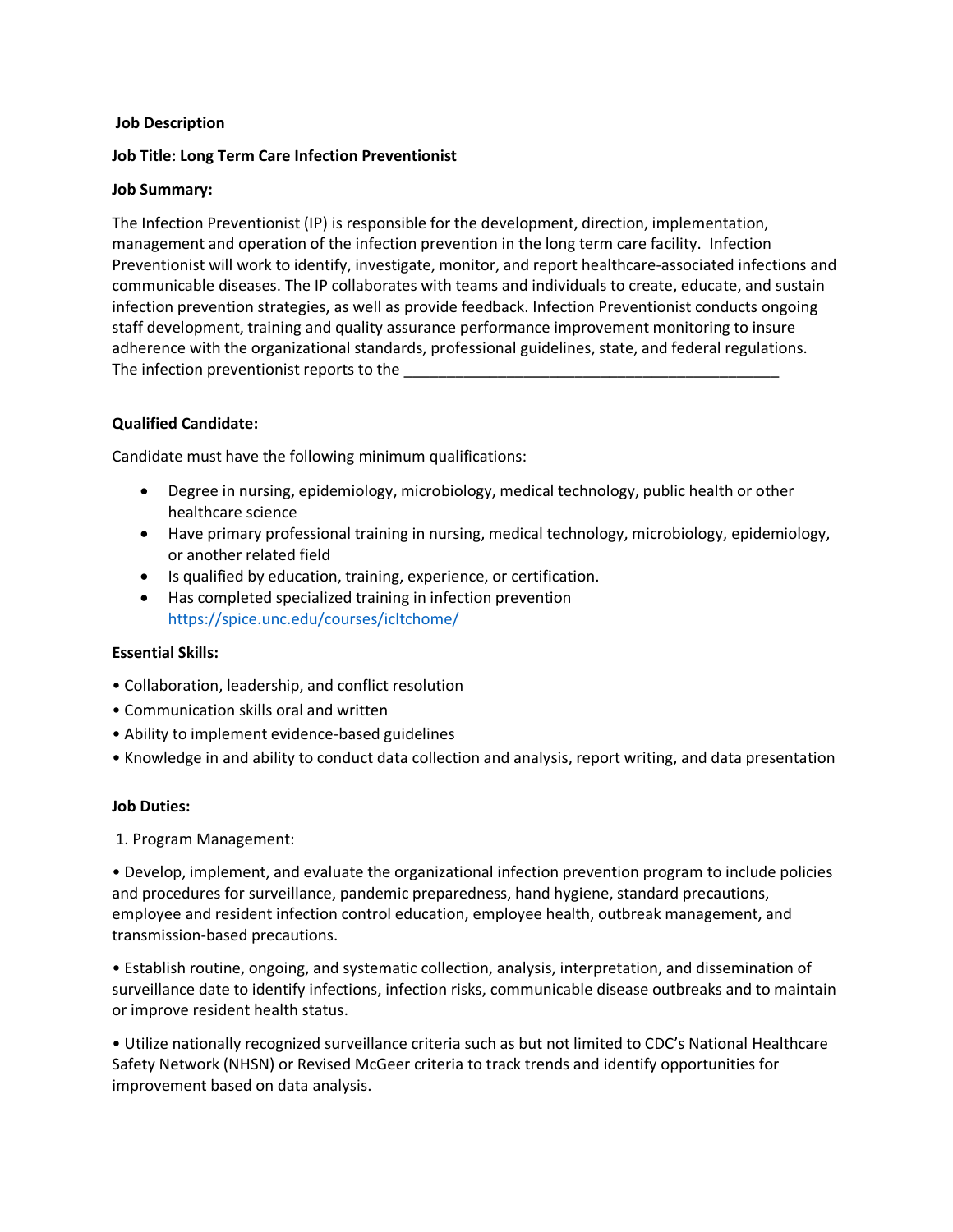• Develop an annual surveillance plan based on the population(s) served, services provided, and analysis of surveillance data.

• Evaluate and modify the surveillance plan and infection prevention policies and procedures no less than annually and as needed.

• Participates in national collaboratives and external reporting to National Healthcare Network (NHSN)

#### 2. Design and Deliver Education

• Provide infection prevention education at time of hire, no less than annually and when lapses in adherence occur.

• Acts as subject matter expert and resource within the healthcare center to residents/families, partners, providers, visitors, community, and public health regarding infection prevention and control measures, including identification of infectious disease processes.

• Create a process for demonstrating competencies following each training activity

#### 3. Regulatory Requirements

• Comply with regulatory and mandatory reporting requirements at the local, state and federal levels.

• Maintain current knowledge with CMS, state and federal regulatory agencies and public health guidelines as it relates to infection prevention.

4. Performance Improvement (PI)

• Participate in interdisciplinary performance and quality improvement process.

• Serve as a member of the quality assessment and assurance committee (QAAC) and report to the committee on the infection prevention control program on a regular basis

# 5. Occupational Health

• Participate in the development/review of occupational health policies and procedures related to infection prevention and control.

• Reviews the risk of blood borne pathogens, OSHA standards, and exposure control plan to ensure implementation of best practice for occupational health to decrease the likelihood of exposures to infectious diseases.

• Develop (or assist with) rates and trends of occupational exposures. i.e. needle stick injuries

• Develop (or assist with) immunization and screening programs i.e. Influenza and TB

• Apply work restrictions and recommendations related to communicable diseases or following an exposure consistent with CDC and public health guidance.